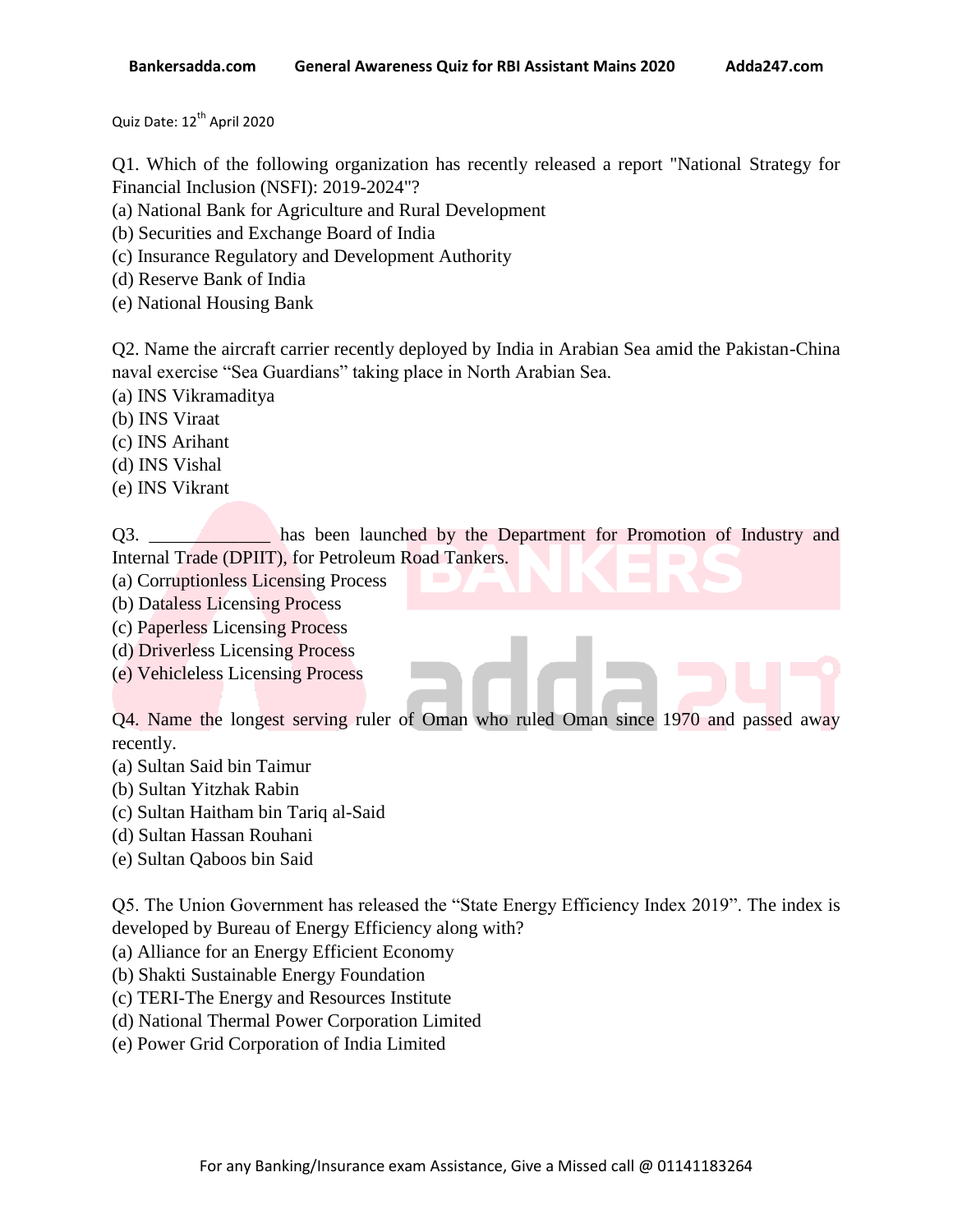Q6. How many states were placed in the "Front Runner" group as per "State Energy Efficiency Index 2019"?

- (a) Five
- (b) Zero
- (c) Three
- (d) Two
- (e) None of the above

Q7. Union Home Minister has inaugurated the National Cyber Crime Reporting Portal and Indian Cyber Crime Coordination Centre (I4C) located in?

- (a) New Delhi
- (b) Mumbai
- (c) Chennai
- (d) Kolkata
- (e) Chandigarh

|                                          | General Awareness<br><b>Based on GA POWER CAPSULE</b>         | <b>TEST SERIES</b><br><b>Bilingual</b><br><b>Video Solutions</b> |                                            |
|------------------------------------------|---------------------------------------------------------------|------------------------------------------------------------------|--------------------------------------------|
|                                          | <b>RBI ASSISTANT MAINS</b>                                    | <b>RBI ASSISTANT</b>                                             |                                            |
|                                          | bankersadda.com<br>яI                                         | <b>MAINS</b>                                                     |                                            |
|                                          | 2500 + Questions<br><b>Current Affairs   Banking   Static</b> | 25 Total Tests   eBooks                                          |                                            |
|                                          |                                                               |                                                                  |                                            |
| Q8. The states of Haryana, Karnataka and |                                                               |                                                                  | were placed in the "Achiever" group as per |
| "State Energy Efficiency Index 2019".    |                                                               |                                                                  |                                            |
| (a) Punjab                               |                                                               |                                                                  |                                            |

- (b) Nagaland
- (c) Tamil Nadu
- (d) Maharashtra
- (e) Kerala

Q9. Naval exercise "Sea Guardians" is taking place in North Arabian Sea. It is conducted between China and which country?

- (a) Sri Lanka
- (b) Bangladesh
- (c) Pakistan
- (d) Myanmar
- (e) Indonesia

Q10. State Energy Efficiency Index 2019 has divided States/UTs into 4 groups: "Front Runner", 'Achiever', 'Contender' and?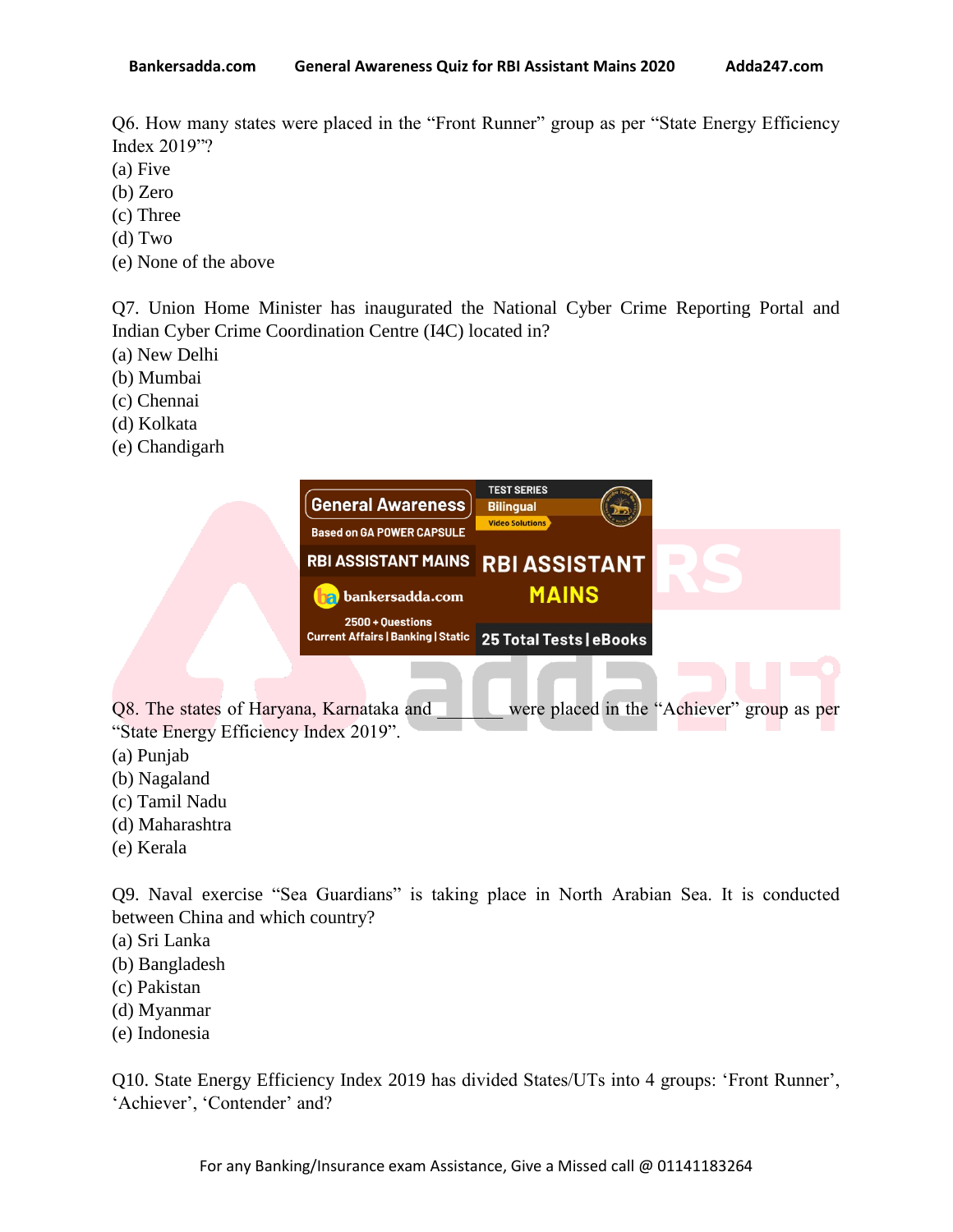- (a) Winner
- (b) Aspirant
- (c) Loser
- (d) Runner-Up
- (e) None of the above

Q11. On the occasion of 150th years celebration of Kolkata Port Trust, the Kolkata Port was renamed as?

- (a) Atal Bihari Vajpayee Port
- (b) L. K. Advani Port
- (c) Murli Manohar Joshi Port
- (d) Shyama Prasad Mukherjee Port
- (e) Jana Krishnamurthi Port

Q12. The 1st phase of "Bishwa Ijtema", the second largest congregation of Muslim community commenced in?

- (a) Dhaka, Bangladesh
- (b) Islamabad, Pakistan
- (c) Tehran, Iran
- (d) Jerusalem, Israel
- (e) Kabul, Afghanistan

Q13. Who among the following has succeeded Sultan Qaboos bin Said as the Sultan of Oman?

- (a) Said bin Taimur
- (b) Yitzhak Rabin
- (c) Hassan Rouhani
- (d) Abdul Rahim Ghafoorzai
- (e) Sayyid Haitham bin Tariq al Said

Q14. The Union Home Minister Amit Shah has launched India's first Cyber Crime Prevention Unit "AASHVAST" in?

**TITLET** 

- (a) Patna, Bihar
- (b) New Delhi
- (c) Gandhinagar, Gujarat
- (d) Chennai
- (e) Chandigarh

Q15. Name the mission recently launched by Union Minister of Steel for the development of eastern India and to change the socio-economic landscape in eastern India.

- (a) Suryodaya
- (b) Navodaya
- (c) Shubhodaya
- (d) Purvodaya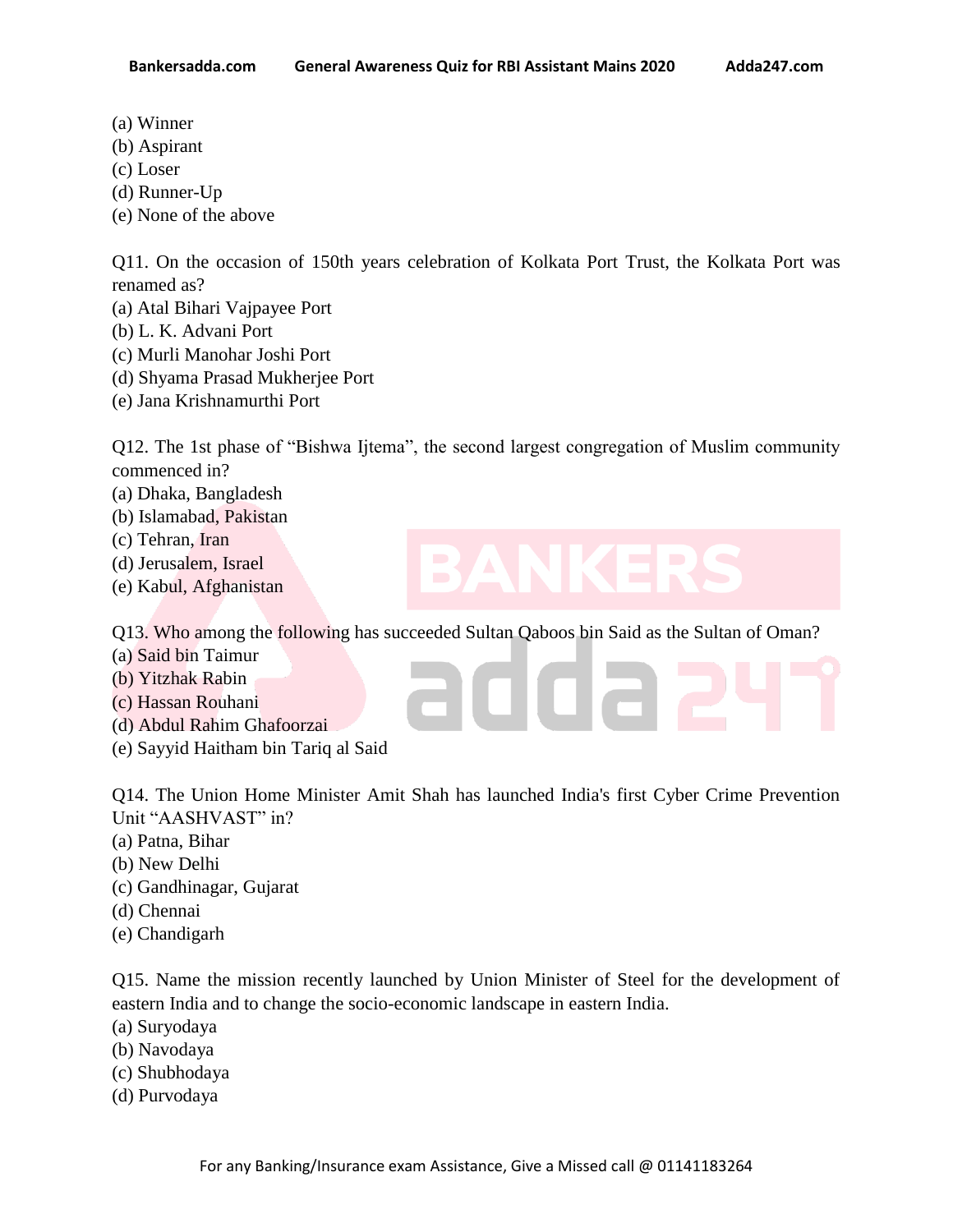(e) Sarvodaya

### **Solutions**

S1. Ans.(d)

Sol. The Reserve Bank of India has released a report "National Strategy for Financial Inclusion (NSFI): 2019-2024".

# S2. Ans.(a)

Sol. India has deployed its aircraft carrier INS Vikramaditya in Arabian Sea amid the Pakistan-China naval exercise "Sea Guardians" taking place in North Arabian Sea.

S3. Ans.(c)

Sol. The "Paperless Licensing Process" has been launched by the Department for Promotion of Industry and Internal Trade (DPIIT), for Petroleum Road Tankers.

# S4. Ans.(e)

Sol. The longest serving ruler of Oman Sultan Qaboos bin Said passed away. He was ruling Oman since 1970.

## S5. Ans. $(a)$

Sol. The Union Government has released the "State Energy Efficiency Index 2019". The index is developed by Bureau of Energy Efficiency (BEE) along with Alliance for an Energy Efficient Economy (AEEE).

S6. Ans.(b)

Sol. Not a single state was placed in the "Front Runner" group as per "State Energy Efficiency Index 2019".

S7. Ans.(a)

Sol. Union Home Minister has inaugurated the National Cyber Crime Reporting Portal and Indian Cyber Crime Coordination Centre (I4C) located in New Delhi.

S8. Ans.(e)

Sol. The states of Haryana, Karnataka and Kerala were placed in the "Achiever" group as per "State Energy Efficiency Index 2019".

S9. Ans.(c)

Sol. Naval exercise "Sea Guardians" is taking place in North Arabian Sea between China and Pakistan.